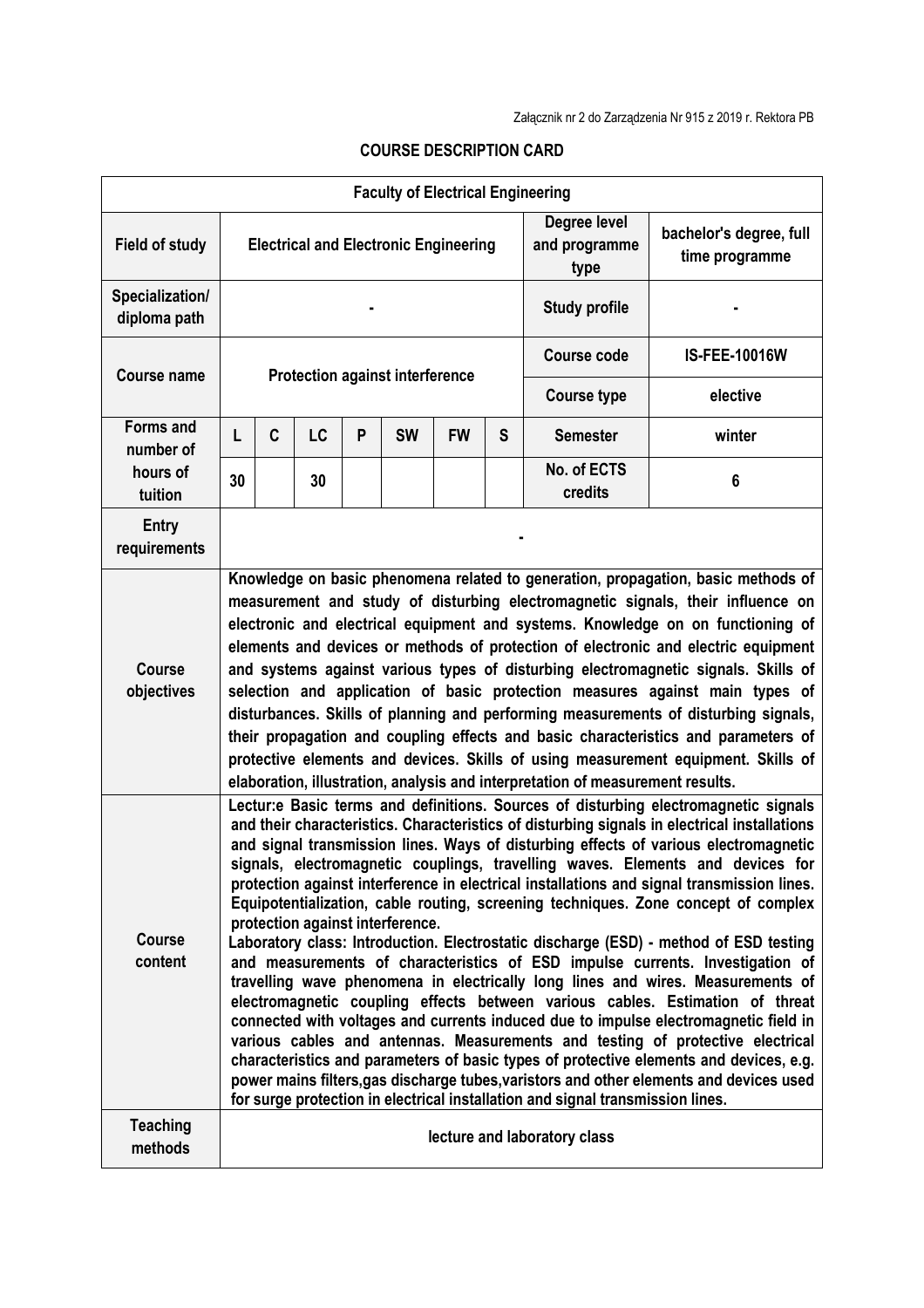| <b>Assessment</b>  | lecture: written or oral exam; laboratory class: evaluation of reports, verification of                       |                        |  |  |  |  |  |  |
|--------------------|---------------------------------------------------------------------------------------------------------------|------------------------|--|--|--|--|--|--|
| method             | preparation for classes.                                                                                      |                        |  |  |  |  |  |  |
| Symbol of          |                                                                                                               | Reference to the       |  |  |  |  |  |  |
| learning           | <b>Learning outcomes</b>                                                                                      | learning outcomes for  |  |  |  |  |  |  |
| outcome            |                                                                                                               | the field of study     |  |  |  |  |  |  |
|                    | characterizes main sources of disturbances and rates levels                                                   |                        |  |  |  |  |  |  |
| L01                | of threat which they provide; plans and performs studies and                                                  |                        |  |  |  |  |  |  |
|                    | measuremets of basic characteristics and effects of various                                                   |                        |  |  |  |  |  |  |
|                    | types of disturbances;                                                                                        |                        |  |  |  |  |  |  |
| LO <sub>2</sub>    | has detailed knowledge on rules of functioning, basic                                                         |                        |  |  |  |  |  |  |
|                    | characteristics and parameters of typical<br>elements and                                                     |                        |  |  |  |  |  |  |
|                    | used for protection against different type<br>devices                                                         |                        |  |  |  |  |  |  |
|                    | disturbances; plans measurements of basic electrical<br>characteristics and parameters of protective devices; |                        |  |  |  |  |  |  |
|                    | can use catalogue cards for selection of proper devices or                                                    |                        |  |  |  |  |  |  |
| LO <sub>3</sub>    | systems to<br>provide<br>appropriate protection<br>against                                                    |                        |  |  |  |  |  |  |
|                    | interference:                                                                                                 |                        |  |  |  |  |  |  |
|                    | protocols that<br>plans and<br>document<br>the<br>prepares                                                    |                        |  |  |  |  |  |  |
| <b>LO4</b>         | measurements and studies;                                                                                     |                        |  |  |  |  |  |  |
|                    | elaborates, analyses and illustrates of the results of                                                        |                        |  |  |  |  |  |  |
| LO <sub>5</sub>    | performed studies and measurements;                                                                           |                        |  |  |  |  |  |  |
|                    | interprets, compares and rates the performed measurement                                                      |                        |  |  |  |  |  |  |
| LO <sub>6</sub>    | results;                                                                                                      |                        |  |  |  |  |  |  |
| LO <sub>7</sub>    | applies rules of safety and hygiene of work.                                                                  |                        |  |  |  |  |  |  |
|                    |                                                                                                               |                        |  |  |  |  |  |  |
| LO <sub>8</sub>    |                                                                                                               |                        |  |  |  |  |  |  |
| Symbol of          |                                                                                                               | Type of tuition during |  |  |  |  |  |  |
| learning           | Methods of assessing the learning outcomes                                                                    | which the outcome is   |  |  |  |  |  |  |
| outcome            |                                                                                                               | assessed               |  |  |  |  |  |  |
|                    | exam on lecture content, evaluation of student's reports and                                                  |                        |  |  |  |  |  |  |
| L01                | performance at classes                                                                                        | L, LC                  |  |  |  |  |  |  |
|                    | exam on lecture content, evaluation of student's reports and                                                  |                        |  |  |  |  |  |  |
| LO <sub>2</sub>    | performance at classes                                                                                        | L, LC                  |  |  |  |  |  |  |
|                    | exam on lecture content, presentation of selected topic or                                                    |                        |  |  |  |  |  |  |
| LO <sub>3</sub>    | problem                                                                                                       | L                      |  |  |  |  |  |  |
| LO <sub>4</sub>    | evaluation of student's reports and performance at classes                                                    | L, LC                  |  |  |  |  |  |  |
| LO <sub>5</sub>    | evaluation of student's reports and performance at classes                                                    | LC                     |  |  |  |  |  |  |
| LO <sub>6</sub>    | evaluation of student's reports                                                                               | LC                     |  |  |  |  |  |  |
| LO <sub>7</sub>    | evaluation of student's reports and performance at classes                                                    | $\overline{\text{LC}}$ |  |  |  |  |  |  |
| LO <sub>8</sub>    |                                                                                                               |                        |  |  |  |  |  |  |
|                    |                                                                                                               |                        |  |  |  |  |  |  |
|                    | <b>Student workload (in hours)</b>                                                                            | No. of hours           |  |  |  |  |  |  |
|                    | lecture attendance                                                                                            | 30                     |  |  |  |  |  |  |
|                    | participation in laboraatory classes                                                                          | 30                     |  |  |  |  |  |  |
|                    | participation for laboraatory classes                                                                         | 20                     |  |  |  |  |  |  |
| <b>Calculation</b> | work in reports from laboratory classes                                                                       | 24                     |  |  |  |  |  |  |
|                    | participation in student-teacher sessions related to the                                                      | 5                      |  |  |  |  |  |  |